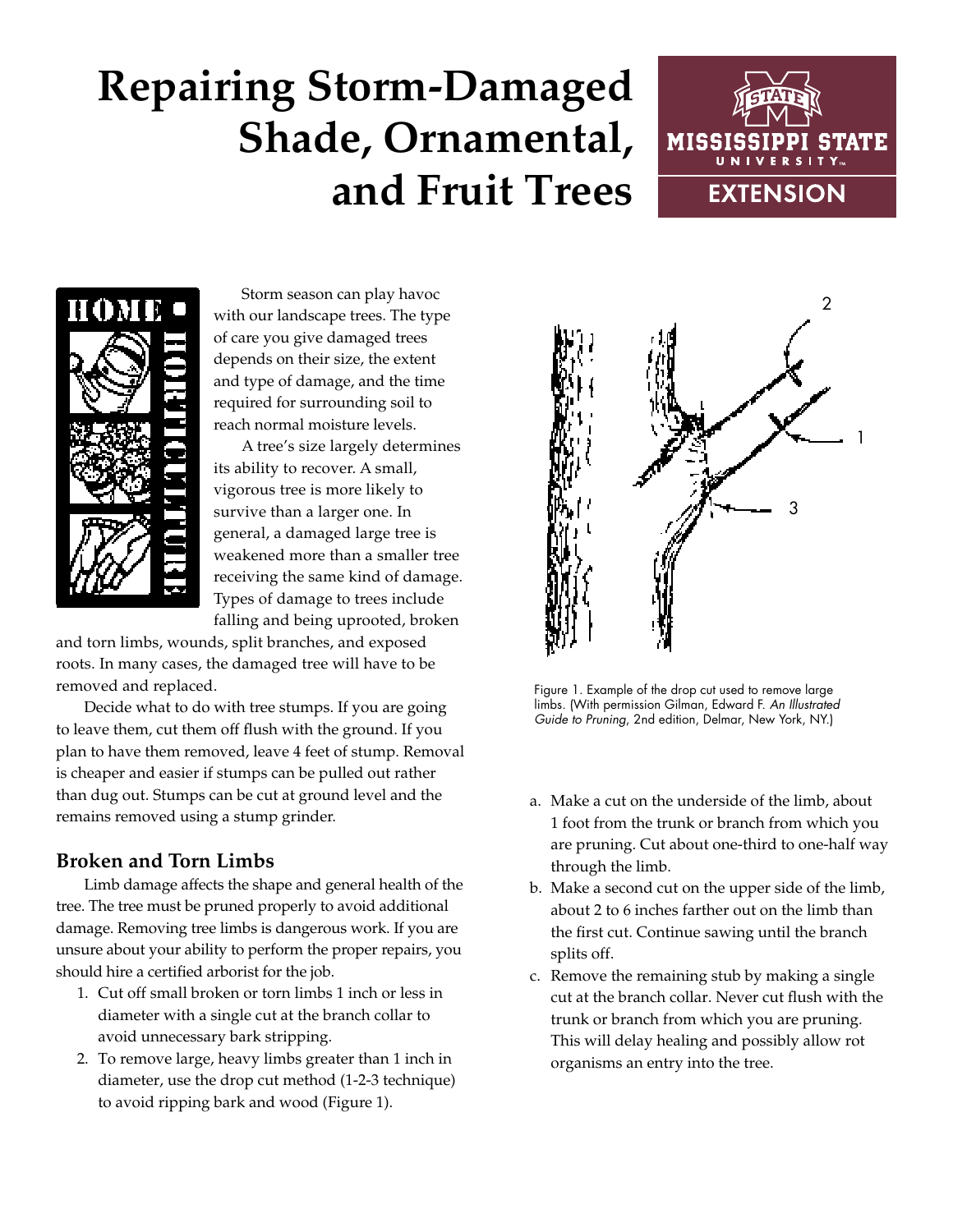#### **Split Branches and Trunks**

Trees that have certain types and degrees of structural damage may have the potential for mechanical repair using bolts and cables. Repairing large branches and trunks can be very dangerous for the homeowner. Any such repairs to large branches or trunks must be performed by a certified arborist. Contact [your local MSU Extension office](http://extension.msstate.edu/county-offices) for more information on certified arborists in your area.

If small branches are split at the crotches, these can be pulled back into place and secured with lag-threaded screw rods.

#### *Steps to repair small split branches or trunks:*

- 1. Bore a hole through trunk or branch at a place above the split. The hole should be at least two times the diameter of the largest affected stem. This is where the screw rod will be inserted. Make the hole onesixteenth of an inch smaller in diameter than the diameter of the screw rod.
- 2. Insert screw rod until the point is through the opposite side.
- 3. Tighten with nuts and washers to secure the split.
- 4. If the split is long, insert as many screw rods as necessary, 12 to 18 inches apart. (Or use regular bolts with washers on each end. Countersink the bolt so the washers rest on the hardwood.)

If the crowns of larger trees need strengthening, cables can be used between the weakened branches. Hire a certified arborist to see if cabling is an appropriate method of repair.

#### **Wounds**

The amount of damage to the bark of trees inhibits the plant's ability to recover, especially when there is more than one type of injury. Just like when we cut our finger, it is important to "clean" the wound on a tree.

- 1. Remove all jagged and protruding wood. Make smooth, clean cuts with a saw or chisel. It is important to remove and smooth out any rough places where water could accumulate and allow rot organisms to grow.
- 2. If there are bark wounds, remove loose bark. Return as much bark as possible, including peninsulas of soundly attached bark.
- 3. To remove bark, make smooth, clean cuts to form a boat-shaped area pointed at both ends. Again, this is to make sure water cannot gather.
- 4. Do not paint or dress the wound edges or the exposed wood surfaces with a prepared tree paint or dressing.

As a general rule, wounds to a tree will heal themselves through the growth of callus tissue. This callus tissue will seal off, or compartmentalize, the damage from the rest of the tree. There are products marketed as tree or wound dressing. There is little evidence that these products actually provide a benefit, and they can in fact slow the wound-healing process. Sealing a wound can trap moisture and harmful organisms and stimulate the rotting process.

#### **Uprooted Trees**

Leaning trees less than 4 inches in diameter can be straightened and staked or braced back into an upright position. The staking/bracing may be required for an extended period, up to 2 years. It is important to remove any wires or bracing material that surrounds the trunk after the tree has become stable. Otherwise the wires will girdle the trunk and inhibit future growth.

- 1. Before you straighten a tree, cut and smooth all jagged and irregular root breaks.
- 2. Prune the damaged tree just enough to balance root losses. Severe pruning should be avoided.
- 3. Cut out broken, diseased, and malformed branches to give the tree a desirable shape.
- 4. After straightening, water the tree well, and maintain moisture during dry periods.
- 5. Fertilization should help induce improved vigor for fall root growth. Use a tree/shrub fertilizer available at your local garden center or nursery. Follow label application rates carefully.

Trees larger than 4 inches can be difficult to fully straighten. Survey the damage if large trees were uprooted by heavy winds. At least one-half or more of the root system may have been eliminated. Reduction pruning on the leaning side can alleviate stress on the trunk and root system. In these cases, a certified arborist should be consulted. It may be best to remove the tree and plant a new one in its place.

#### **Exposed Roots**

Cover exposed roots. Use nearby sand and silt deposits, if there are any. It is not essential to use regular soil to cover roots. Build the root cover to the level it was before the damage. Do not build it higher. A 2- to 3-inchdeep mulch layer retards drying of exposed roots.

#### **Silting**

If you are in an area prone to flooding during hurricane season, silting is one of the greatest threats to shade, ornamental, and fruit trees.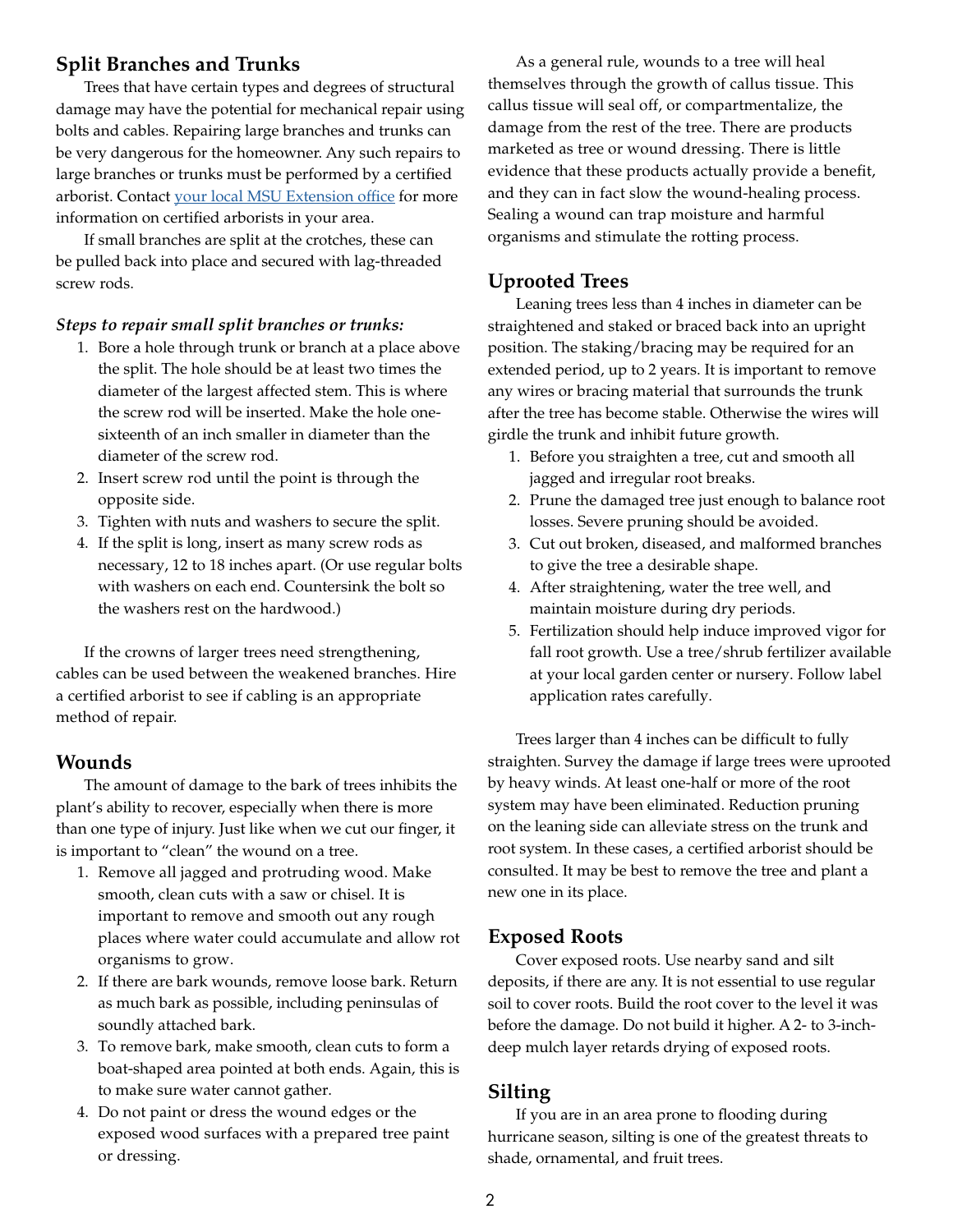Silting occurs when soil is carried by rapidly moving water and left behind. Silt deposits can vary in depths of up to several inches. Trees and shrubs usually are not harmed by small silt deposits. The degree of injury increases based on how long water remains and the depth of silt deposited. To reduce silt injury to plants:

- 1. Remove the silt from the bases of the tree trunks. If the trees are on well-drained soil, simply wash the silt away from the trunks. A mild detergent helps remove silt from the foliage.
- 2. On soils that drain more slowly, wait until the silt dries, then rake and remove the excess.

If excess silting causes a change in grade and is deposited around the bases of trees, remove excess silt to the level as close to the original grade as possible. Be careful not to rake or cut into the root system.

On the other hand, erosion can take place during a flooding event. If too much soil has eroded, replace it with good topsoil around the bases of plants. Depth should

equal original soil depth. Mulch newly applied topsoil to prevent runoff.

### **Continue Care**

Continue to care for the injured tree after repairs are completed.

- 1. Remove silt and sand deposits. To prevent further damage to root systems, remove all deposits to the level of the soil before the damage.
- 2. Check soil moisture. The variety and species of trees and the soil's natural ability to retain or expel excess moisture determine what actions are necessary to avoid losses caused by excess moisture.
- 3. Mulching is needed to conserve moisture as the dry fall months approach.
- 4. Prune a damaged tree just enough to balance the loss of roots; avoid severe pruning. Cut out broken, diseased, and malformed branches, and give the tree a desirable shape.
- 5. Don't use excessive fertilizer because overdoses damage plants further. Follow label rates carefully.

Consult a certified arborist if you are uncertain as to the best procedure for repairing or replacing damaged trees. Contact [your local MSU Extension office](http://extension.msstate.edu/county-offices) for the names of International Society of Arboriculture (ISA) board-certified arborists in your area.